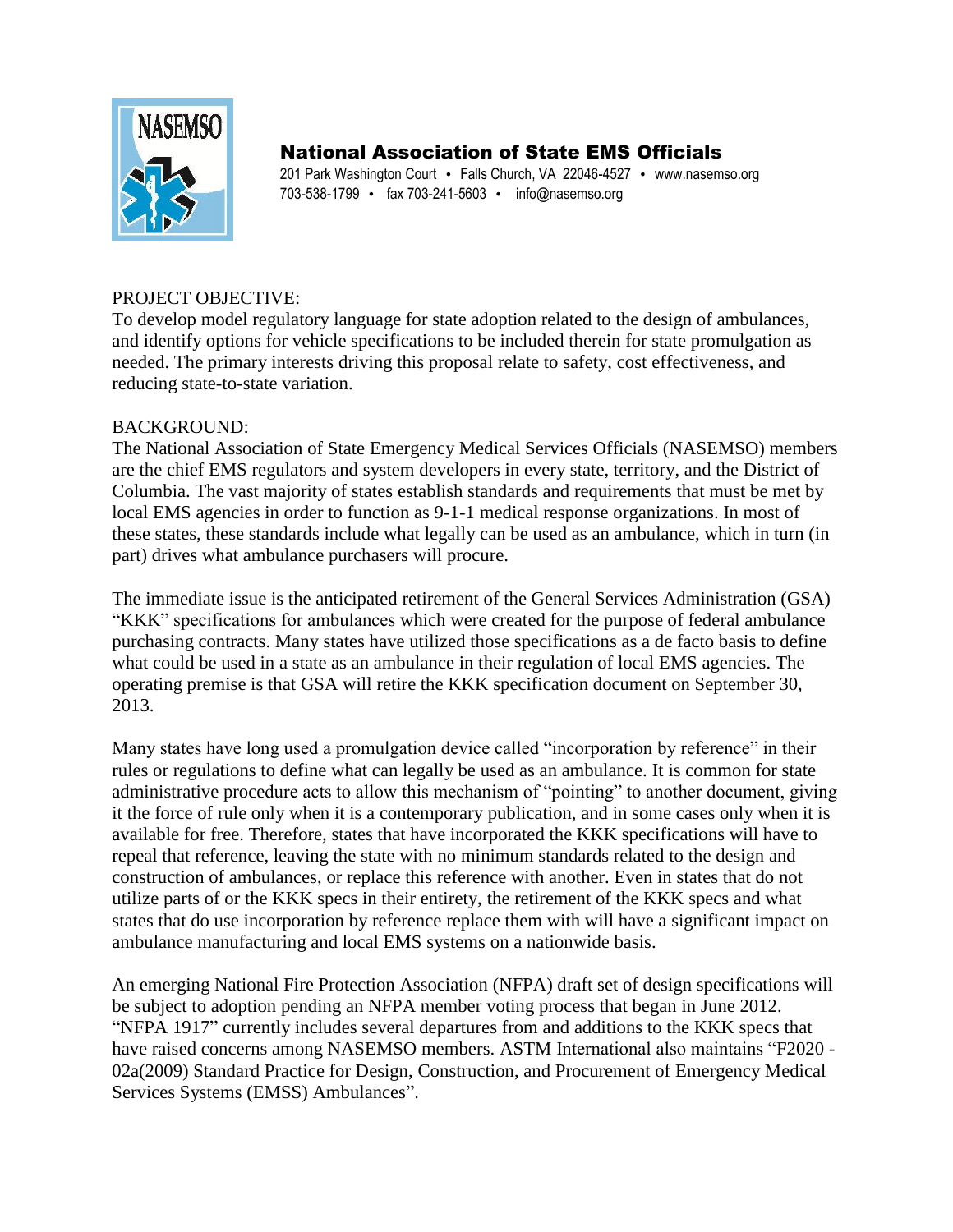The development of model regulatory language for use by states is a service to NASEMSO members. Using an expert-informed collaborative process, model EMS laws and rules provide a resource to the states for promulgation that benefits from the group development, technical input, national consensus, and opportunity to inform state EMS officials about matters that they would otherwise have to research and write themselves. Model legislation and regulations also contribute to the reduction of state-to-state variation that would occur if every state, the District of Columbia, and the territories wrote new or revised existing laws or rules independently.

In anticipation of what is believed to be the majority of states needing to revise rules that currently incorporate the KKK specifications in whole or part on or after October 1, 2013, leadership of the National Association of State Emergency Medical Services Officials (NASEMSO) formed an Agency & Vehicle Licensure (AVL) Committee. The immediate charge to the committee will be to consider and develop two different but complimentary deliverables as resources for NASEMSO members and recommend final drafts for approval by the Board: develop model regulatory language for state adoption related to the design of ambulances, and identify options for vehicle specifications to be included therein for state promulgation as needed. This task will be supported by a separate workgroup described in the scope of work below. The AVL committee will meet by teleconference and when possible, in person in conjunction with NASEMSO midyear and annual meetings.

Other charges to the NASEMSO committee include:

- Identification of standards and promising practices related to states' local EMS agency licensure
- Identification of state practices related to education and certification of state EMS employees or contractors with licensure related duties in areas such as investigations or regulatory practices … i.e., how do state EMS offices prepare their employees or contractors to perform inspection or investigation related duties related to agency licensure?
- Identification of state practices related to complaint management, investigations, sanctions, and administrative actions related to EMS agency licensure and proposed approaches to standardization
- Identification of existing and development of model laws and rules addressing legal recognition of agencies licensed in adjacent states when operating in another state in dayto-day and non-disaster situations.

## SCOPE OF WORK:

This project will convene a working group representing NASEMSO, ambulance manufacturers, and ambulance purchasers. The ambulance manufacturer representatives have self-identified following a project announcement distributed by the National Truck Equipment Association Ambulance Manufacturers Division. Six representatives of "ambulance purchasers" are being invited from among the membership of the American Ambulance Association, the National EMS Management Association, the Association of Air Medical Services, the International Association of Fire Chiefs, the National Association of Counties, and the North Central EMS Institute. Five NASEMSO AVL Committee members will represent our membership at large and be joined by NASEMSO Executive Director Dia Gainor.